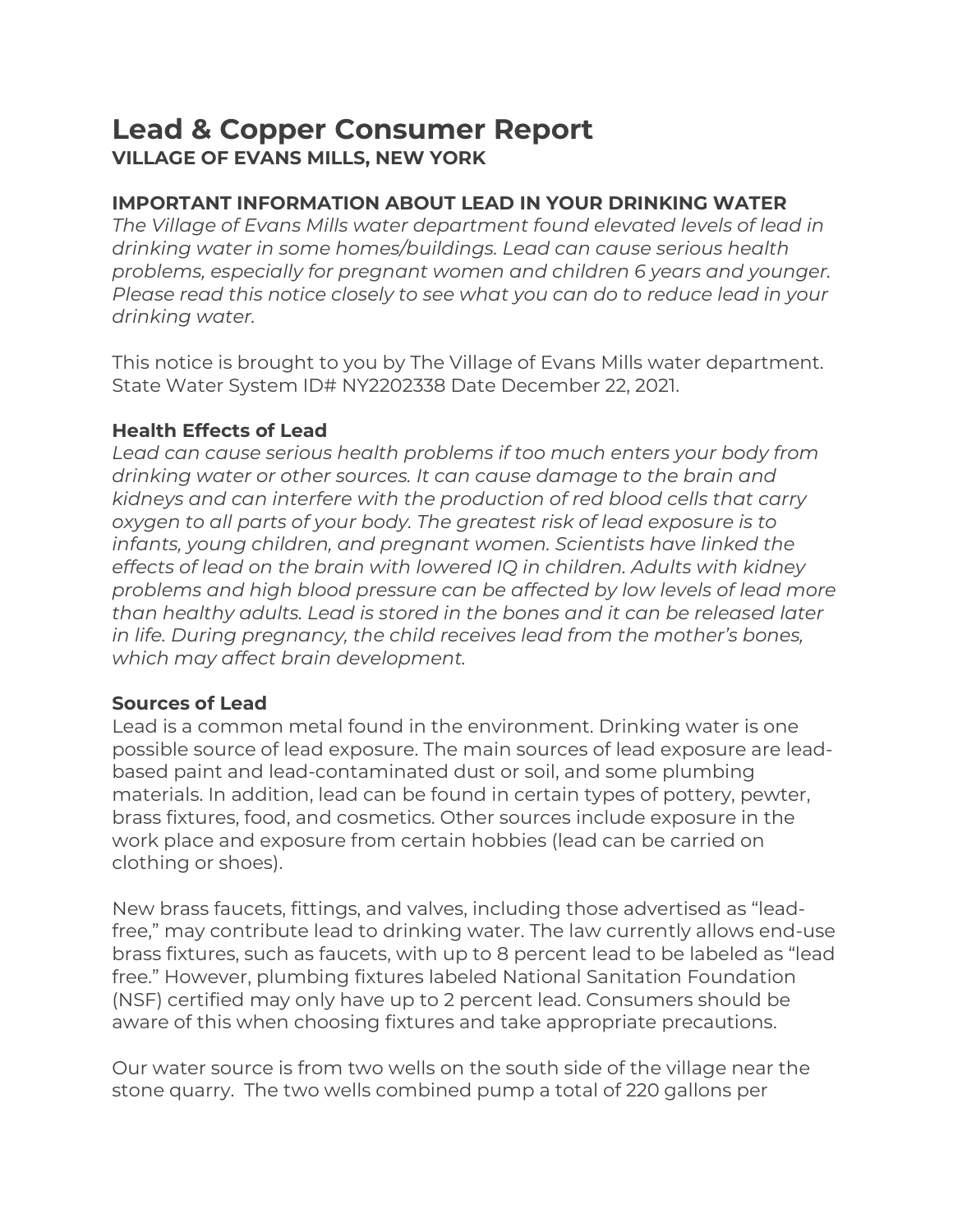minute into a 130,000-gallon storage tank where sodium hypochlorite is added. The water is then pumped to the 260,000-gallon elevated water storage tank that was constructed in the fall of 2009.

The Evans Mills water system serves approximately 700 village residents and approximately 200 residents in the town of LeRay water district #3.

When water is in contact with pipes [or service lines] or plumbing that contains lead for several hours, the lead may enter drinking water. Homes built before 1986 are more likely to have plumbing containing lead. New homes may also have lead; even "lead-free" plumbing may contain some lead.

EPA estimates that 10 to 20 percent of a person's potential exposure to lead may come from drinking water. Infants who consume mostly formula mixed with lead-containing water can receive 40 to 60 percent of their exposure to lead from drinking water.

Don't forget about other sources of lead such as lead paint, lead dust, and lead in soil. Wash your children's hands and toys often as they can come into contact with dirt and dust containing lead.

## Steps You Can Take To Reduce Your Exposure To Lead In Your Water

- 1. **Run your water to flush out lead.** Run water for 15-30 seconds or until it becomes cold or reaches a steady temperature before using it for drinking or cooking, if it hasn't been used for several hours. This flushes lead-containing water from the pipes.
- 2. Use cold water for cooking and preparing baby formula. Do not cook with or drink water from the hot water tap; lead dissolves more easily into hot water. Do not use water from the hot water tap to make baby formula.
- 3. **Do not boil water to remove lead.** Boiling water will not reduce lead.
- 4. Look for alternative sources or treatment of water. You may want to consider purchasing bottled water or a water filter. Read the package to be sure the filter is approved to reduce lead or contact NSF International at 800-NSF-8010 or www.nsf.org for information on performance standards for water filters. Be sure to maintain and replace a filter device in accordance with the manufacturer's instructions to protect water quality.
- 5. **Test your water for lead.** Call us at (315)629-4873 to find out how to get your water tested for lead.